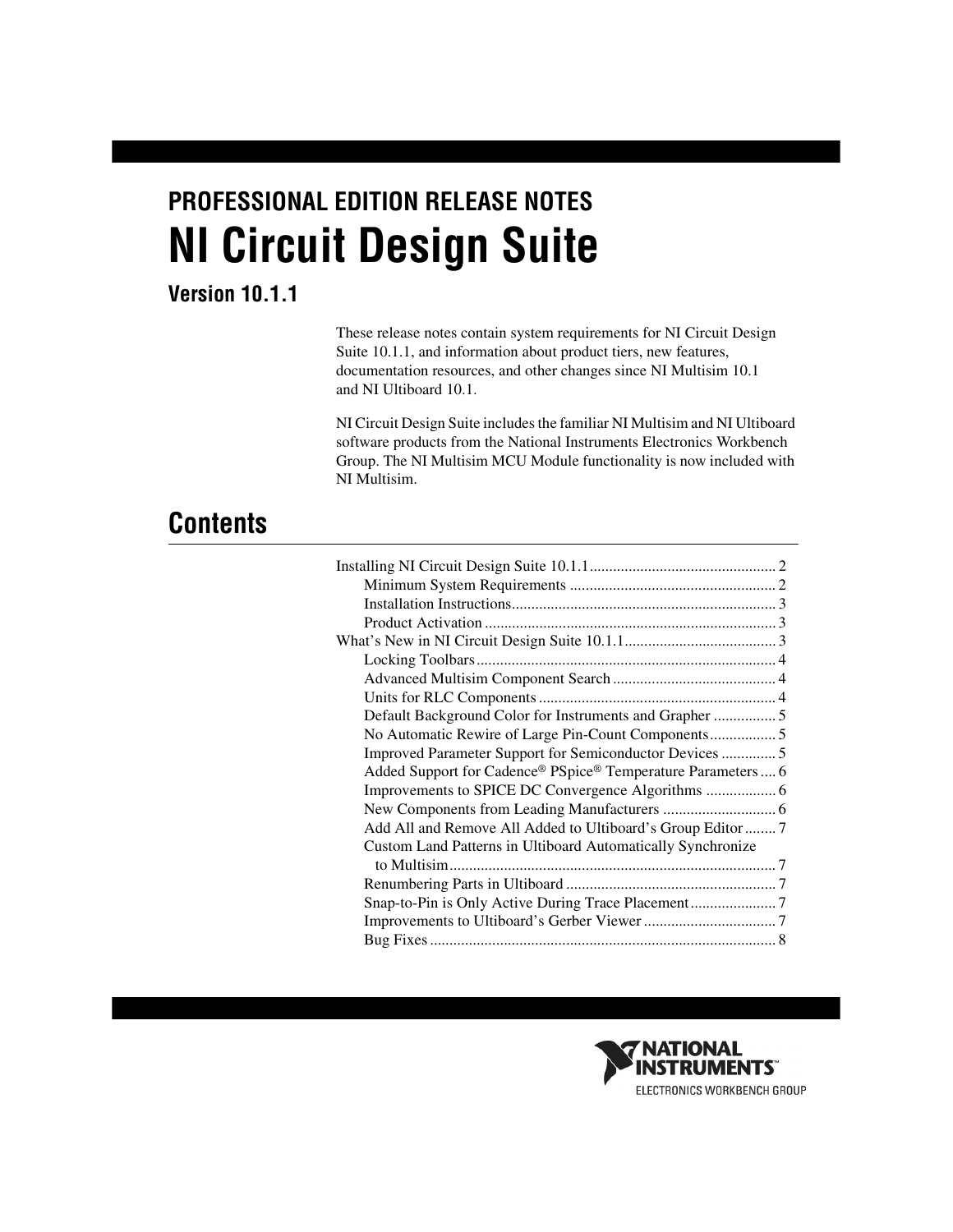| Enhancements to NI LabVIEW Instruments in NI Multisim9    |  |
|-----------------------------------------------------------|--|
|                                                           |  |
|                                                           |  |
| Affecting the Time Step and Interpolation Method 10       |  |
| Increased Quality and Breadth of the Component Database10 |  |
| New Components from Leading Manufacturers10               |  |
|                                                           |  |
|                                                           |  |
| Redesign and Improvement of the NI Multisim SPICE         |  |
|                                                           |  |
|                                                           |  |
| Improvements to Cadence® PSpice® Compatibility 12         |  |
|                                                           |  |
|                                                           |  |
| Better Storage of User Fields from the Master Database 13 |  |
|                                                           |  |
| Files are Compatible with NI Circuit Design Suite 10.0x13 |  |
|                                                           |  |
|                                                           |  |
|                                                           |  |
|                                                           |  |

## <span id="page-1-0"></span>**Installing NI Circuit Design Suite 10.1.1**

This section describes the system requirements and installation procedures for NI Circuit Design Suite.

## <span id="page-1-1"></span>**Minimum System Requirements**

To run NI Circuit Design Suite 10.1.1, National Instruments recommends that your system meet or exceed the following requirements:

- Windows 2000 Service Pack 3 or later, Windows XP, Vista, or 64-bit Vista.
- Pentium 4 class microprocessor or equivalent (Pentium III class minimum).
- 512 MB of memory (256 MB minimum).
- 1.5 GB of free hard disk space (1 GB minimum).
- Open GL® capable 3D graphics card recommended (SVGA resolution video adapter with  $800 \times 600$  video resolution minimum,  $1024 \times 768$ or higher preferred).
- To develop custom LabVIEW based instruments for use in Multisim, LabVIEW 8.2. $x$  or 8.5. $x$  is required.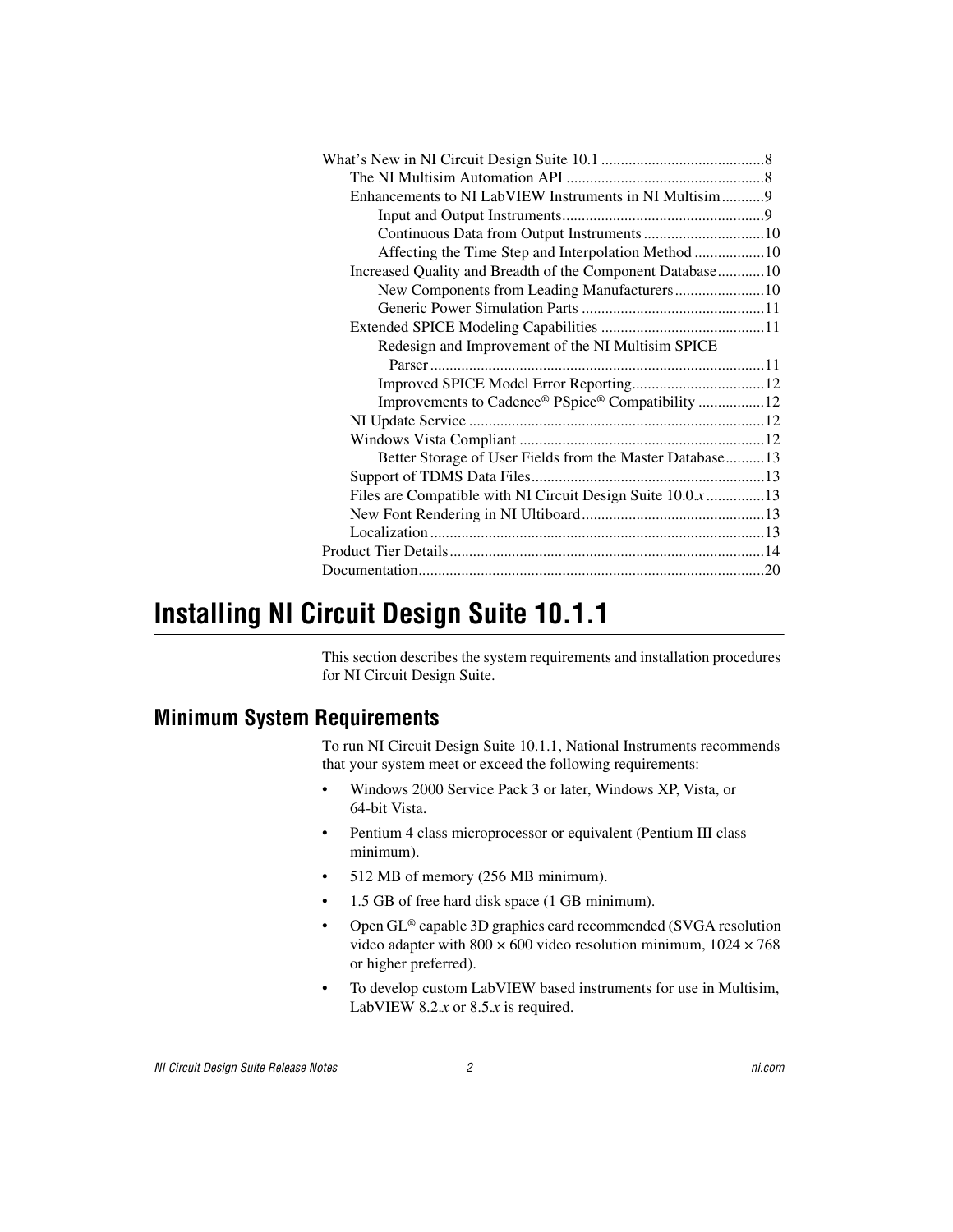#### <span id="page-2-0"></span>**Installation Instructions**

The NI Circuit Design Suite 10.1.1 installer installs both products in the suite: NI Multisim and NI Ultiboard.

If you have not installed version 10.1.0, the installer installs that version first, followed by version 10.1.1. If you have already installed version 10.1.0, the installer installs version 10.1.1, which automatically updates version 10.1.0 in the same directory in which it was originally installed.

National Instruments recommends that you close all open applications before you install NI Circuit Design Suite.

Unless you specify another location during installation, the NI Circuit Design Suite installation program copies files to <Program Files>\ National Instruments\Circuit Design Suite 10.1 after you complete the following steps:

- 1. Insert the NI Circuit Design Suite CD into the CD-ROM drive. If the CD startup screen is not visible, select **Run** from the Windows **Start** menu and run setup.exe from your CD drive.
- 2. Follow the instructions in the dialog boxes.

#### <span id="page-2-1"></span>**Product Activation**

When you run a product in NI Circuit Design Suite for the first time, it will prompt you to activate a license for that product.

If you do not activate a valid license, the product will run in Evaluation Mode and continue to prompt you to activate a license on each subsequent run. Evaluation Mode is valid for 30 days following the first run of the product.

For information about how to activate your software product, please refer to the *Activation Instructions for National Instruments Software Note to Users* included with your NI Circuit Design Suite package.

## <span id="page-2-2"></span>**What's New in NI Circuit Design Suite 10.1.1**

This document describes the following feature additions or improvements to NI Circuit Design Suite 10.1.1:

- Toolbars in Multisim and Ultiboard can be locked in place.
- Multisim's component search is always advanced.
- Ability to choose units for RLC components.
- Multisim instruments and grapher allow default black or white background.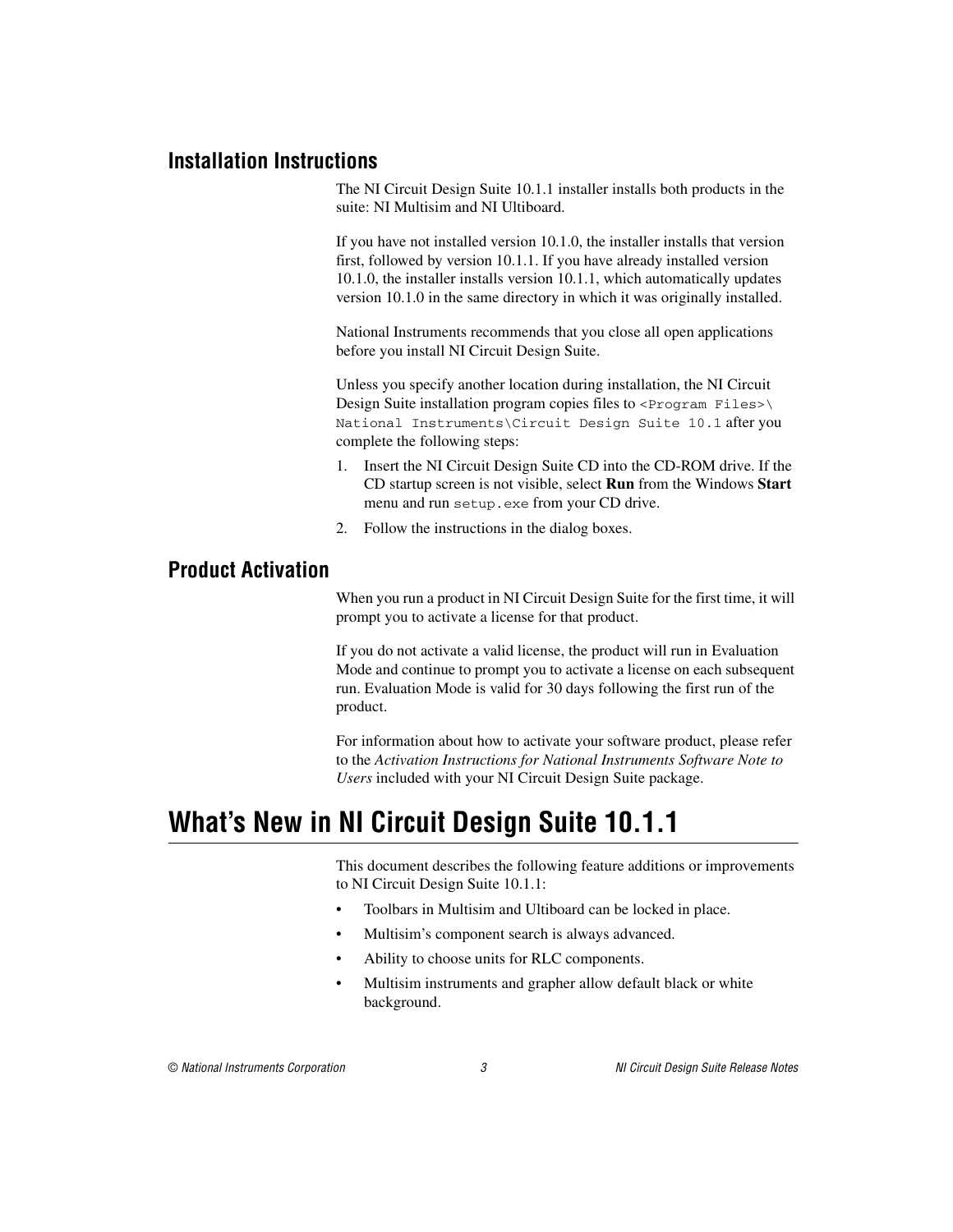- Multisim does not automatically rewire large pin-count components.
- Improved parameter suppport for semiconductor devices.
- Added support for Cadence® PSpice® temperature parameters.
- Improvements to SPICE DC convergence algorithms.
- New components from leading manufacturers.
- Add All and Remove All functions added to Ultiboard's Group Editor.
- Custom land patterns in Ultiboard automatically synchronize to Multisim.
- Renumbering footprints in Ultiboard includes top-to-bottom setting.
- Snap-to-pin in Ultiboard is only active during trace placement.
- Improvements to Ultiboard's Gerber viewer.
- Bug fixes.

#### <span id="page-3-0"></span>**Locking Toolbars**

In previous versions of Multisim and Ultiboard, the location of docked toolbars would sometimes change if the application was resized or closed while minimized.

This has been fixed for this distribution. By default, docked toolbars are now locked in place. You can unlock the toolbars from the **Options** menu.

#### <span id="page-3-1"></span>**Advanced Multisim Component Search**

The functionality of the **Search Component** dialog box, which is accessed by clicking **Search** in the **Select a Component** dialog box, has changed.

The **Advanced** button has been removed from the dialog box—the **Function**, **Model ID**, **Model Manufacturer**, and **Footprint Type** fields are now always visible.

#### <span id="page-3-2"></span>**Units for RLC Components**

When placing resistors, inductors or capacitors (R, L, or C components) in Multisim with the **Select a Component** dialog box, you can set the value of these components to a numeric string with an optional metric suffix, for example, "k", "n".

In versions 10.1.0 and prior, values entered in this way were reformatted without warning—for example, if you entered "2000M", the value would be reformatted to "2G". This behavior was not desirable, as manufacturers do not always use the most obvious metric unit to describe their components in price lists and specifications. For example, components with values of "1k" and "1000" are often from different manufacturers.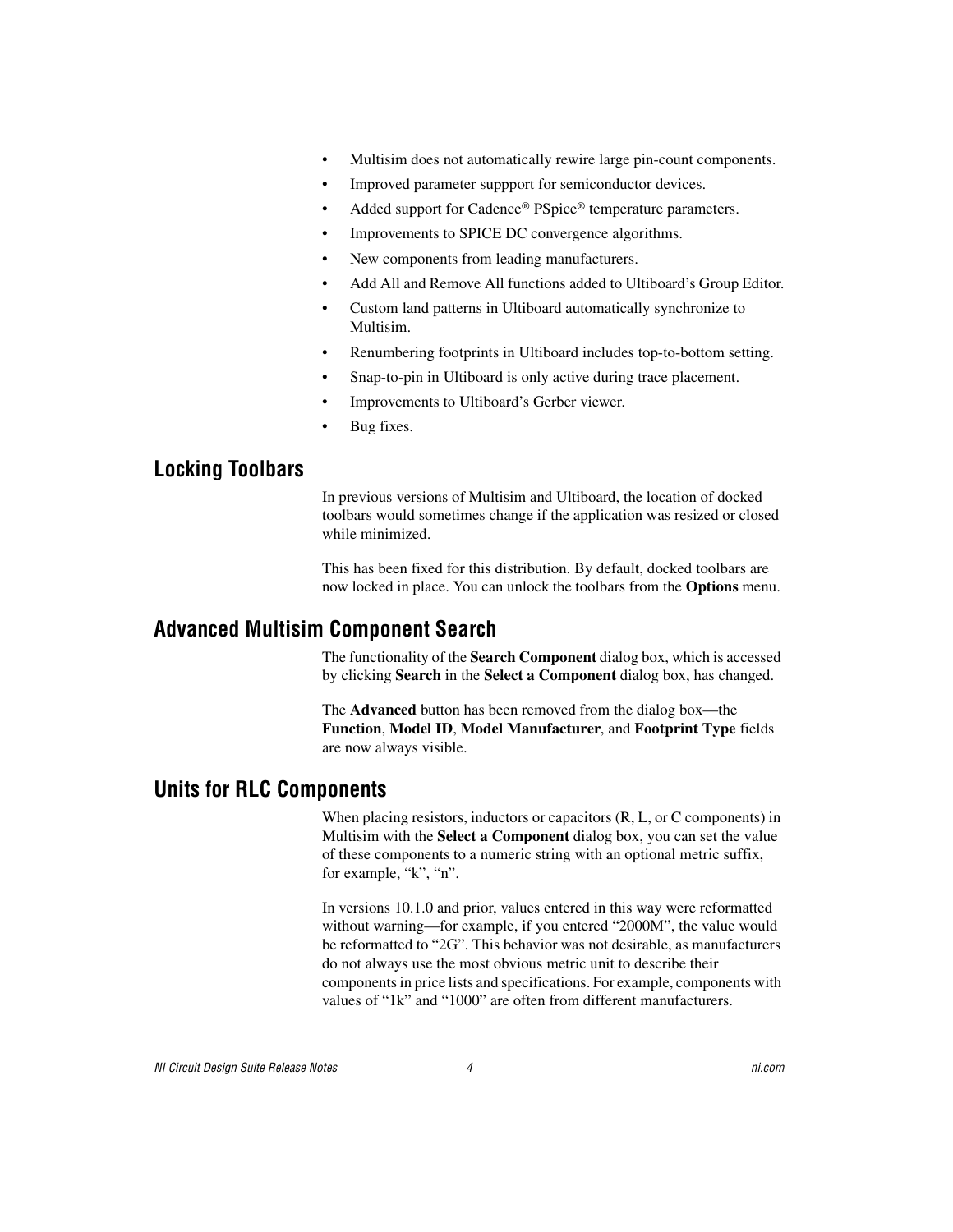Units are no longer converted—the value and unit displayed on the schematic and in reports now display as entered during component placement.



**Note** You can also edit the value of an R, L, or C component from the **Value** tab of the component's properties dialog box. The value remains as entered.

Refer to the *Multisim Help File* for a list of the supported suffixes.

### <span id="page-4-0"></span>**Default Background Color for Instruments and Grapher**

You can now select either black or white default background color for the Multisim Grapher and instruments.

## <span id="page-4-1"></span>**No Automatic Rewire of Large Pin-Count Components**

As with previous versions of Multisim, components with a large pin count can be set to autowire on move from the **General** tab of the **Preferences** dialog box. This is done using the **Autowire on move, if number of connections is fewer than** checkbox, and its associated field.

In past versions of Multisim, if this checkbox was disabled, or if a component with more than the set number of connections was moved, the moved component would keep the connections, but the wires would be drawn in straight, usually diagonal lines that were very confusing to view.

Now, when the checkbox is disabled, or a component with more than the set number of connections is moved, the wires are disconnected from the component and remain in their original location.

## <span id="page-4-2"></span>**Improved Parameter Support for Semiconductor Devices**

The JFET, MESFET, MOSFET (level 1, 2, and 3) and BJT semiconductor models have been updated to support additional model parameters.

The new parameters descibe temperature, DC, small signal, and noise characteristics of the semiconductor devices. They are:

- JFET:
	- ALPHA, BETATCE, ISR, M, N, NR, PB, VK, VTOTC, XTI.
- $BIT'$ 
	- CN, D, GAMMA, ISS, NS, QCO, QUASIMOD, RCO, TRB1, TRB2, TRC1, TRC2, TRE1, TRE2, TRM1, TRM2, VG, VO, XCJC2, XCJS.
- MOSFET:
	- GDSNOI, JSSW, N, NLEV, PBSW, TT, WB, XQC.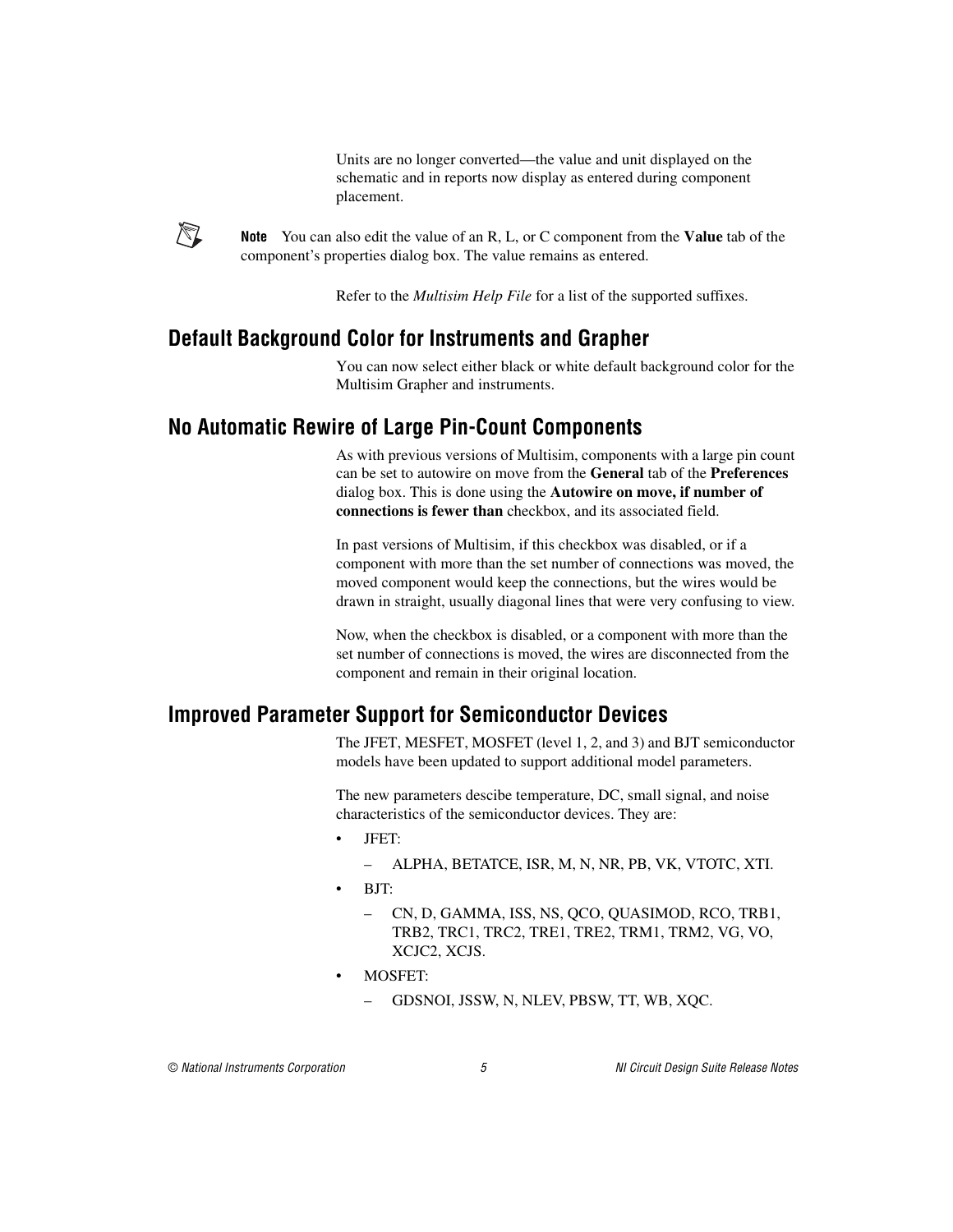- MESFET:
	- BETATCE, CDS, EG, N, RG, TRD1, TRG1, TRS1, VTOTC, XTI, M, TAU, VDELTA, VMAX.

The BJT devices now also support lateral PNP (LPNP) models.

Refer to the *Multisim SPICE Reference* section of the *Multisim Help File* for complete information.

## <span id="page-5-0"></span>**Added Support for Cadence® PSpice® Temperature Parameters**

Support for T\_MEASURED, T\_ABS, T\_REL\_GLOBAL and T\_REL\_LOCAL Cadence<sup>®</sup> PSpice<sup>®</sup> temperature parameters has been added to: Resistor, Capacitor, Inductor, Diode, JFET, MESFET, MOSFET (level 1, 2, and 3) and BJT devices.

Refer to the *Multisim SPICE Reference* section of the *Multisim Help File* for complete information.

#### <span id="page-5-1"></span>**Improvements to SPICE DC Convergence Algorithms**

Dynamic source-stepping and GMIN-stepping algorithms have been added to DC Operating Point calculations. These are used when ordinary algorithms fail to converge.

Refer to the *DC Convergence Assistance Algorithms* section of the *Multisim Help File* for more information.

#### <span id="page-5-2"></span>**New Components from Leading Manufacturers**

There are 316 new components from Analog Devices and National Semiconductor in Multisim. The additions include symbols, models, and land patterns. The components are comprised of operational amplifiers, comparators, and RMS-to-DC Converters.

There are also 232 updated components from Analog Devices and National Semiconductor. These components have been updated to contain the latest models and package information.

In Ultiboard, there are 35 new land patterns for National Semiconductor packages.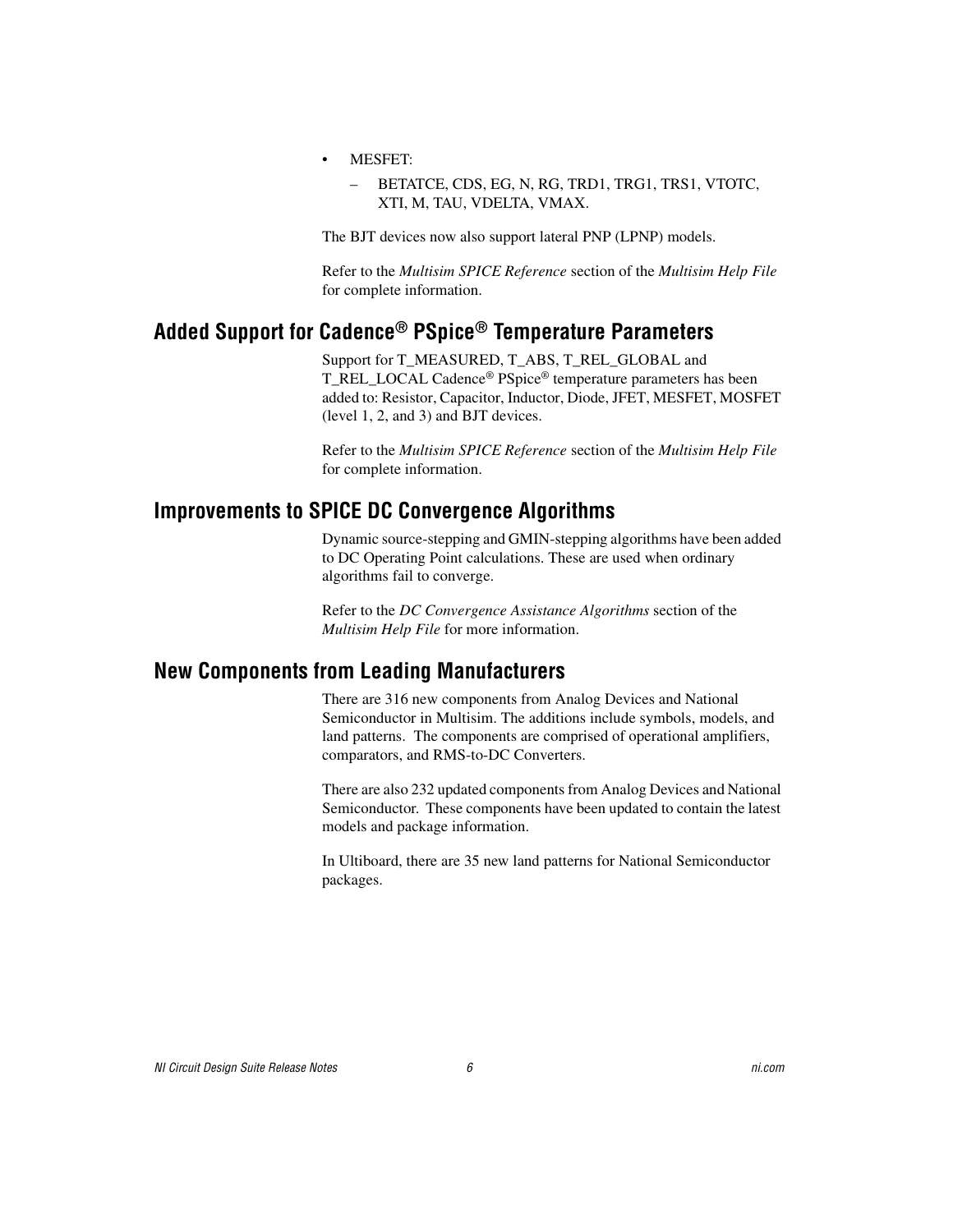## <span id="page-6-0"></span>**Add All and Remove All Added to Ultiboard's Group Editor**

The ability to add all and remove all parts or nets from a group has been added to Ultiboard's **Group Editor**.



**Note** Whether parts or nets are being added to, or removed from, a group depends on the tab selected in the **Edit Groups** dialog box. Refer to the *Ultiboard Help File* for complete information.

## <span id="page-6-1"></span>**Custom Land Patterns in Ultiboard Automatically Synchronize to Multisim**

When you create or edit a part with a custom land pattern (footprint) in Ultiboard, the change is now automatically synchronized in Multisim. This appears in the preview field of the **Select a Footprint** dialog box in Multisim.



**Note** If the database containing the part is already open in the **Select a Footprint** dialog box in Multisim when you create or edit the part in Ultiboard, you must select a different database and then reselect the original database to view the change.

## <span id="page-6-2"></span>**Renumbering Parts in Ultiboard**

The renumbering parts functionality has changed to allow footprints on PCBs to be renumbered by:

- Board side order.
- Renumbering direction and renumbering start location by board side.

## <span id="page-6-3"></span>**Snap-to-Pin is Only Active During Trace Placement**

Ultiboard has been modified so that "snap-to-pin" behavior is now only active during trace placement. This allows easier selection of non-pin elements during any other operation.

## <span id="page-6-4"></span>**Improvements to Ultiboard's Gerber Viewer**

Gerber files generated by other applications can now be viewed in Ultiboard. Refer to the *Ultiboard Help File* for more information.



**Note** Mathematical expressions are not supported.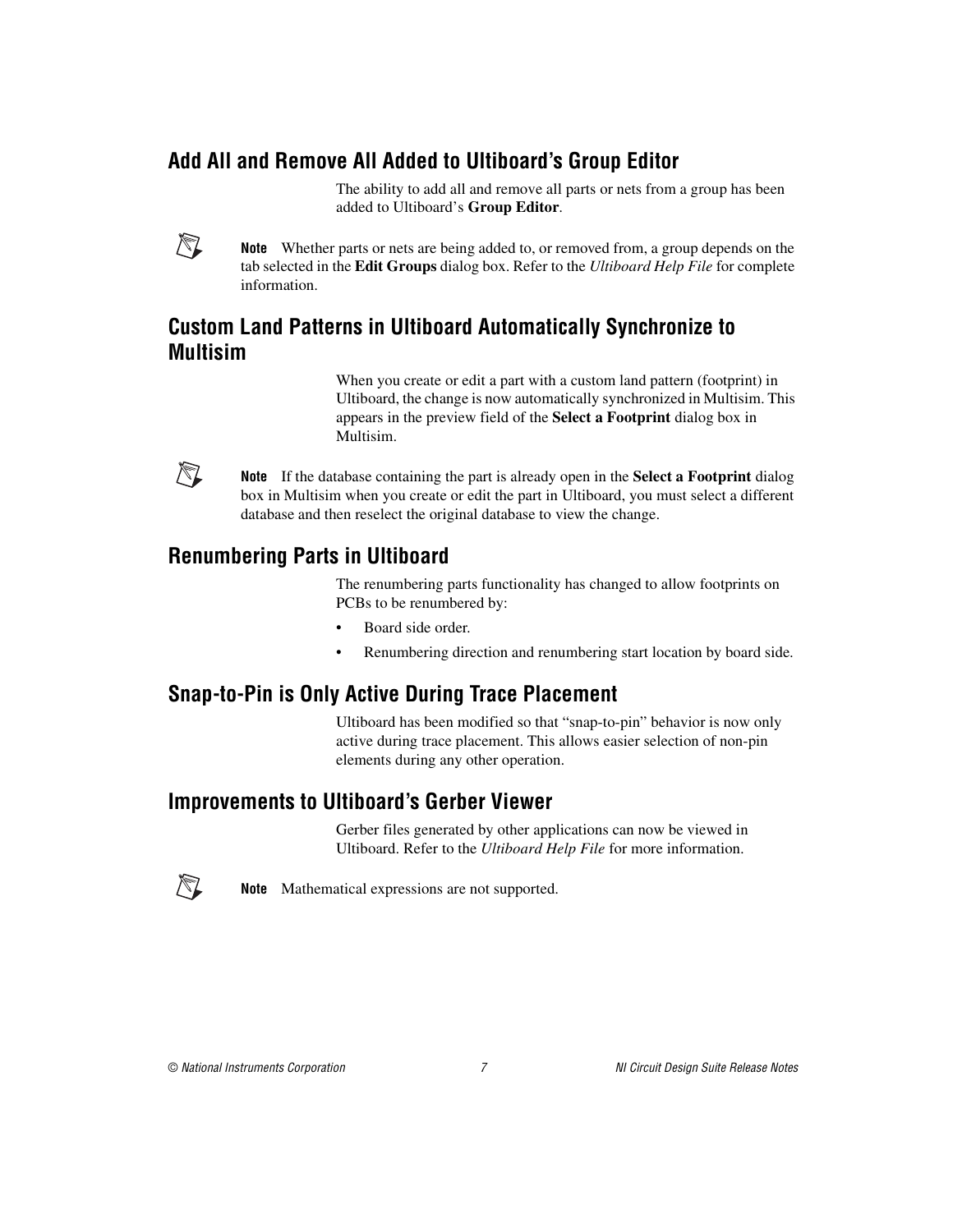## <span id="page-7-0"></span>**Bug Fixes**

Refer to the Readme file at <Program Files>\National Instruments\Circuit Design Suite 10.1\documentation for a list of bugs in version 10.1.1:

- Readme\_eng.html—English Readme file
- Readme\_deu.html—German Readme file
- Readme jpn.html—Japanese Readme file

## <span id="page-7-1"></span>**What's New in NI Circuit Design Suite 10.1**

This document describes the following feature additions or improvements to NI Circuit Design Suite 10.1:

- The Multisim Automation API
- Enhancements to NI LabVIEW instruments in Multisim
- Additions to the component database
- Extended SPICE modeling capabilities
- NI Update Service
- Vista compliance
- Support for TDMS data files
- File compatibility with NI Circuit Design Suite 10.0.*x*
- New font rendering in NI Ultiboard

#### <span id="page-7-2"></span>**The NI Multisim Automation API**

The NI Multisim Automation API allows the automation of simulation and analyses through a COM interface. This is useful when a number of simulation runs are required with different circuit settings. Examples include such tasks as component analysis, stress analysis, and fault analysis.

The Multisim Automation API lets you programmatically control a Multisim simulation without needing to view Multisim. Clients written in any COM-aware programming language, such as NI LabVIEW, Visual Basic, or C++ can access Multisim through this interface.

Through the API, you can:

- Open and close an existing circuit.
- Optionally inject a signal in place of an existing voltage or current source.
- Start, stop, and pause simulations.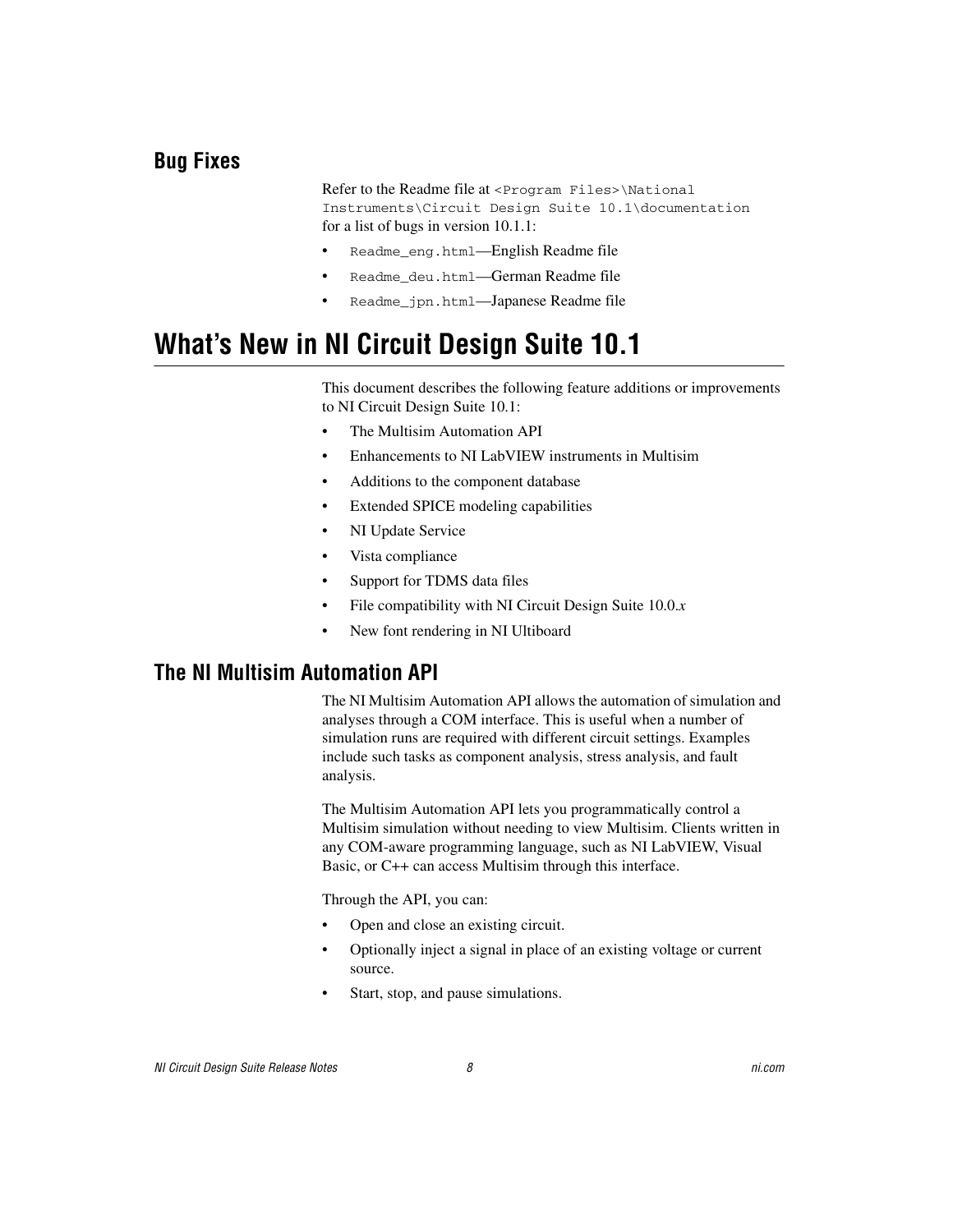- Read out simulation results from an existing static probe.
- Enumerate the components in the schematic.
- Replace components with components from the database.
- Get and set the values of resistor, capacitor, and inductor components.
- Enumerate variants.
- Get and set the active variant for simulation.
- Generate reports on the schematic, including a bill of materials and a netlist report.
- Produce an image of the circuit.



**Notes** Simulation settings used during API control simulations are taken from the Transient Analysis settings of the chosen circuit. Any changes to the Interactive Simulation settings are ignored.

The API can only change and replace components on the top level of a design; components in sub-circuits and hierarchical blocks cannot be altered.

Multisim component replacements may not always have the expected result—they should always be tested in an interactive session of Multisim to make sure that the behavior is what is required.

Multisim Fault settings cannot be changed through the API. Fault analysis requires the building of circuits with additional resistive elements and setting the elements to zero or large values.

#### <span id="page-8-1"></span><span id="page-8-0"></span>**Enhancements to NI LabVIEW Instruments in NI Multisim**

LabVIEW instruments in Multisim let you create custom input, output, and input/output instruments for use in Multisim. Improvements in Multisim 10.1 include support for both input and output pins on the same instrument, continuous data out to Multisim from output instruments, and the ability for input instruments to affect the time step and interpolation method used in simulation.

## **Input and Output Instruments**

Previous releases allowed input-only and output-only instruments. Input/output instruments have all of the capabilities of input-only and output-only instruments. Note, however, that LabVIEW instrument input data is lagging (meaning that it arrives at the instrument in discrete chunks after the simulator has produced the data), and streaming-out data is leading (meaning that the simulator requests the data in discrete chunks before it needs it). This means that tight feedback loops where a LabVIEW instrument's output depends instantaneously on its intput are not possible.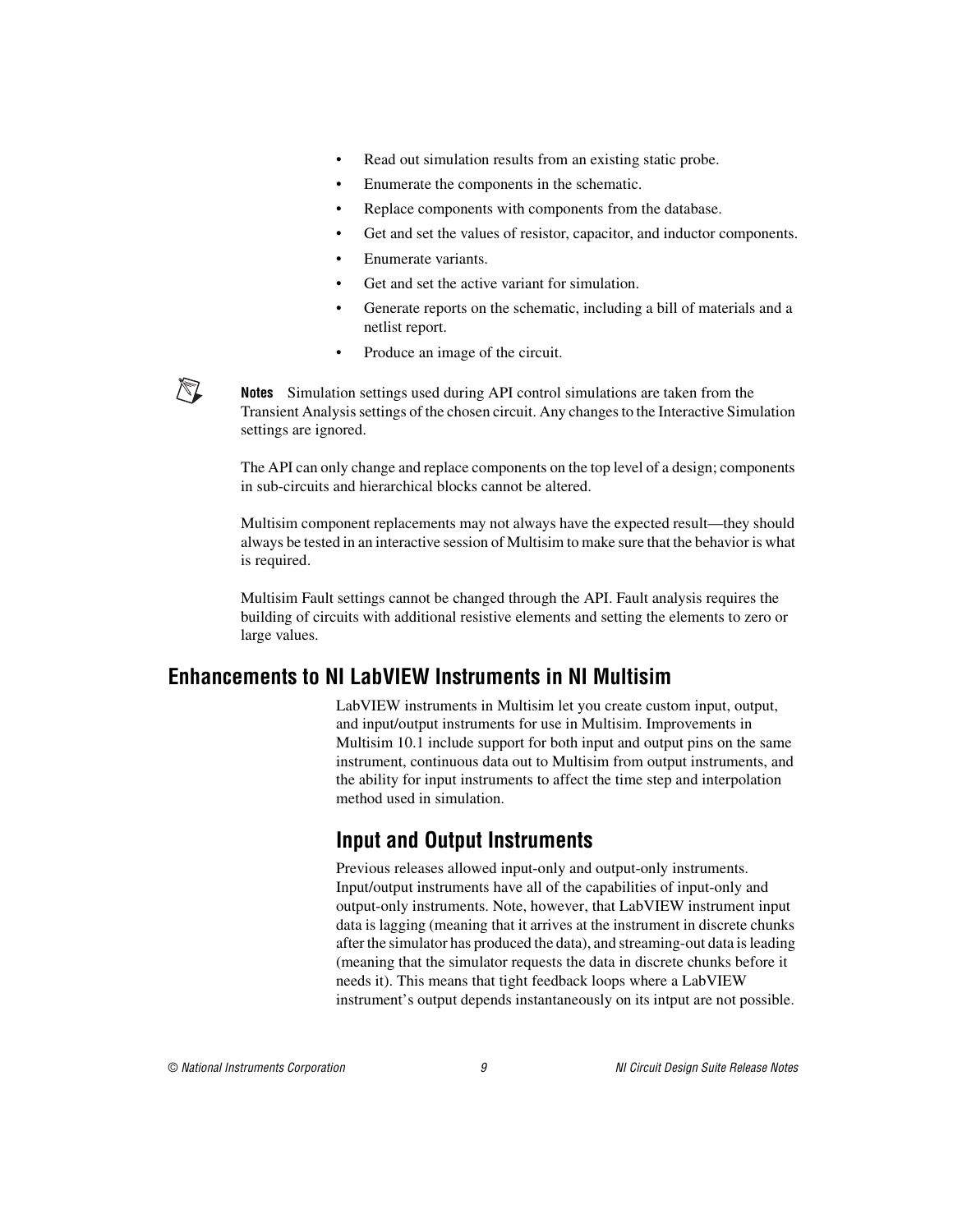In general, it will take at least one extra set of continuous outputs through the "Update Data Get Output Values" event of the instrument before you can be sure that the input received by that instrument reflects an adjusted output signal.

## <span id="page-9-0"></span>**Continuous Data from Output Instruments**

Previously, data output instruments could generate a finite set of possibly repeating data. When creating an output instrument that generates data continously, remember that, in general, Multisim simulates circuits at a rate slower than the real-time behavior of an equivalent physical circuit. Therefore, if you create an instrument that continuously acquires real-world data using a data acquisition device, modular instrument, or other similar hardware, and use that data as a simulation source in Multisim, simulation will not be able to keep up with the acquired data because it will be running at a rate slower than the data acquisition.

It is the responsibility of the output instrument creator to generate sufficiently small chunks of data at a rate that allows Multisim simulation to keep up with the data acquisition.

## <span id="page-9-1"></span>**Affecting the Time Step and Interpolation Method**

LabVIEW samples and processes data at even time steps. SPICE generally operates at uneven time steps best suited to convergance and speed. When creating an input instrument, it is neccesary to resample the data to evenly spaced data for use in LabVIEW. You can now create an instrument that uses Force Step interpolation. (Force Step is not strictly an interpolation method. It forces the Multisim SPICE simulator to take additional timesteps that line up with the requested sampling rate.)

If a particular LabVIEW instrument allows you to set the sampling rate and/or interpolation method, Multisim 10.1 recognizes changes to these values during simulation.

## <span id="page-9-3"></span><span id="page-9-2"></span>**Increased Quality and Breadth of the Component Database**

Multisim 10.1 includes new additions and improvements to the database. These include around 300 new components from leading manufacturers, more than 500 updated components, and the latest generic power simulation parts.

## **New Components from Leading Manufacturers**

There are around 300 new components with models from Analog Devices and Texas Instruments. The additions include symbols, models, and IPC compliant land patterns. These components include operational-amplifier, comparator, analog switch, and voltage reference models.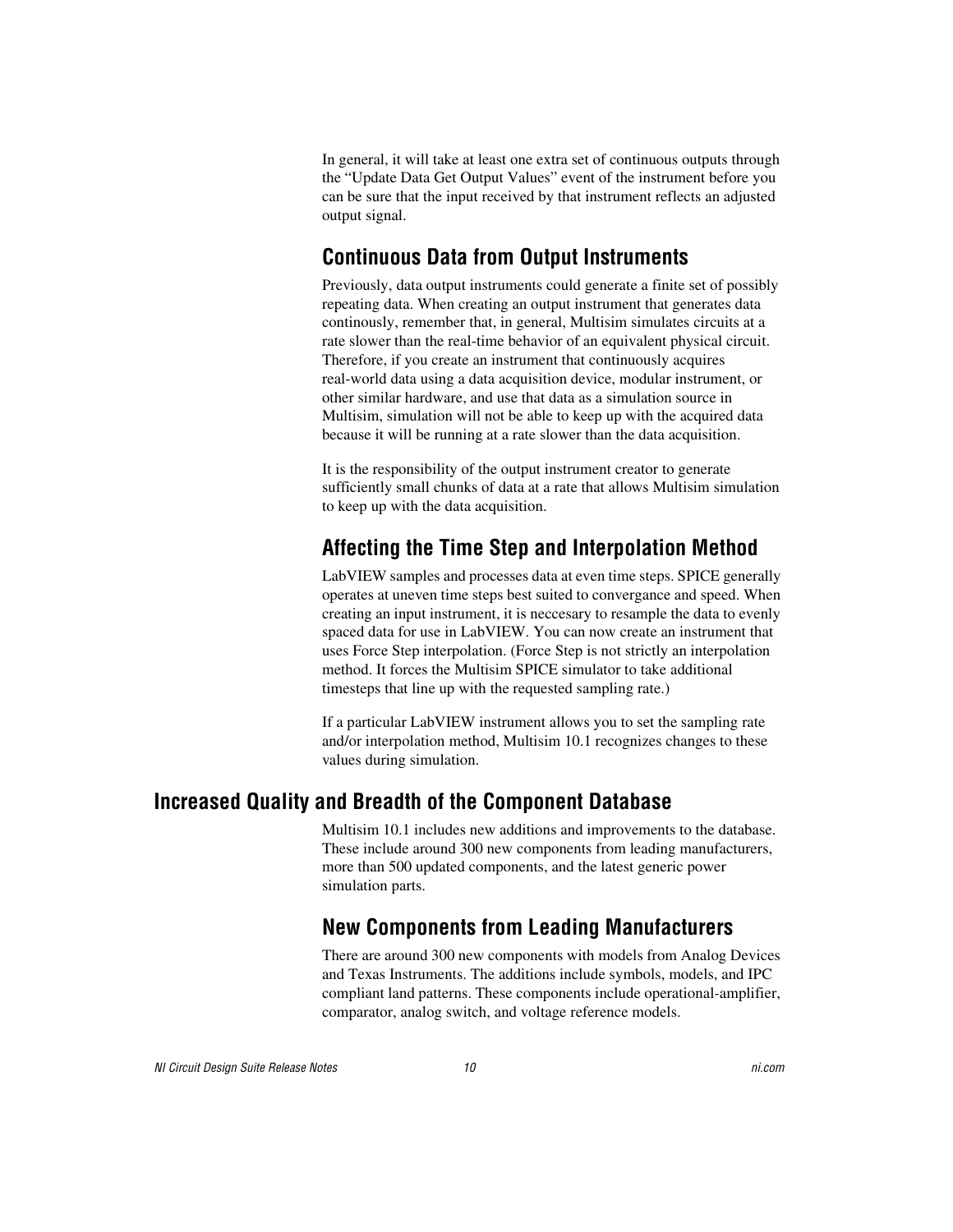## **Generic Power Simulation Parts**

Multisim 10.1 includes models for all freely available power simulation parts found in the latest release of "Switch-Mode Power Supplies Spice Simulations and Practical Designs" by Christophe Basso. These components include Buck, Boost, Buck-Boost, and PWM controllers.

## <span id="page-10-2"></span><span id="page-10-1"></span><span id="page-10-0"></span>**Extended SPICE Modeling Capabilities**

Multisim 10.1 introduces enhancements to its SPICE modeling capabilities. The SPICE parser has been redesigned and improved to better support multiple SPICE languages and advanced modeling. Multisim also supports more Cadence® PSpice® parameters. There is also improved XSPICE model error reporting.

#### **Redesign and Improvement of the NI Multisim SPICE Parser**

The SPICE parser in Multisim interprets the native SPICE net lists, reports syntax errors, and evaluates mathematical expressions. Enhancements to the parser include:

- Improved syntax and simulation compatibility for controlled sources.
- Table sources.
- Numerous compatibility improvements that enhance the ability to support Cadence® PSpice® and Intusoft IsSpice4™ syntax.
- Flexible component, net, terminal, and model names.
	- Names may contain any characters with the exception of white space and the following characters: " ' ( )  $\{ \}$  [ ],  $\# \$ ; ;
- The ability to use expressions in place of any value in the netlist.
	- The two special exceptions to this are the BSIM level param and the POLY number in a controlled source.
- Improved support for expressions, including:
	- Support of inline if statements.
	- Improved support for .param statements.
	- Full support of single and nested . func statements.
	- Current through diodes and relevant controlled sources can now be used in expressions (for arbitrary sources).
	- Improved convergence for complex behavioral-modeling style circuits.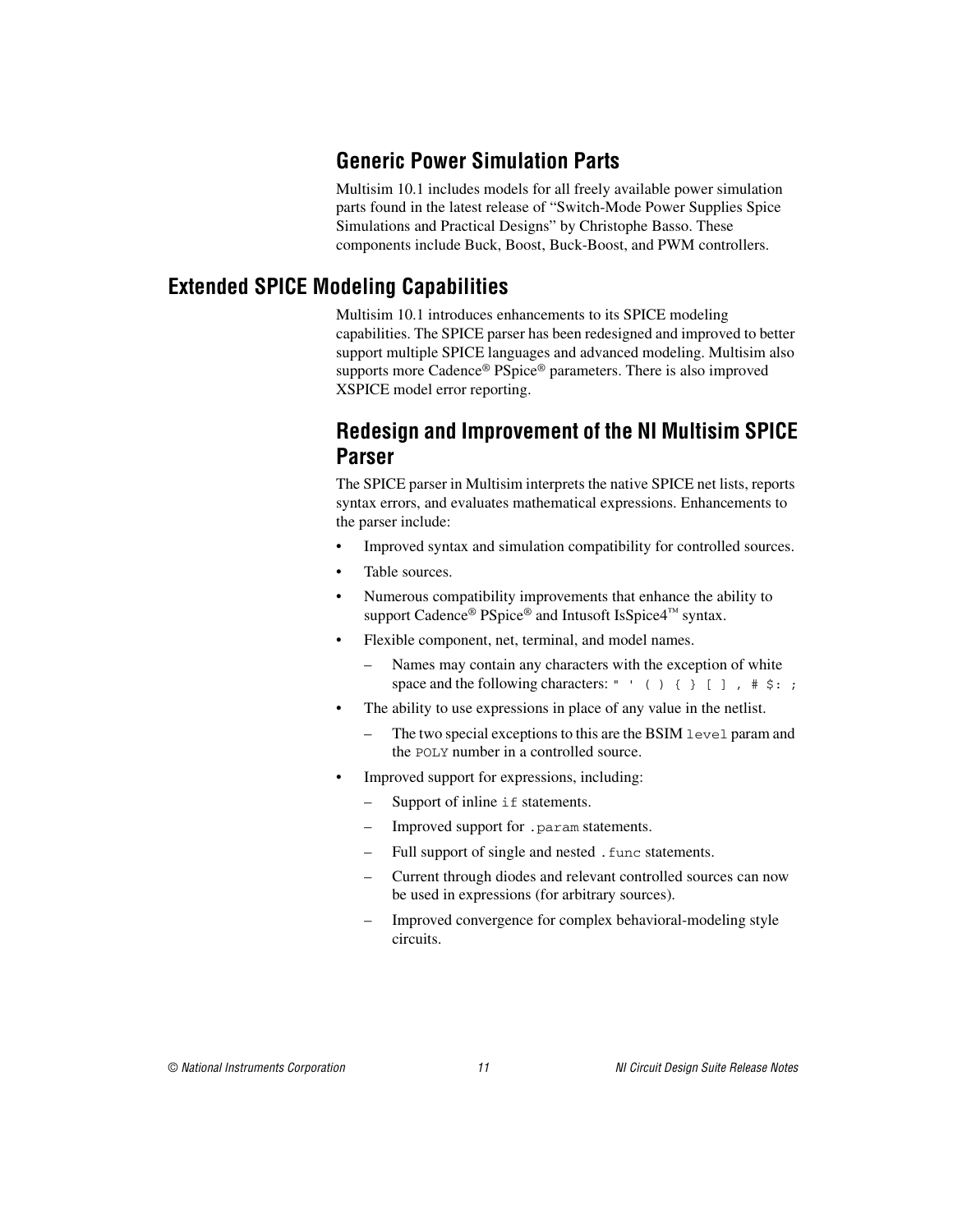## <span id="page-11-0"></span>**Improved SPICE Model Error Reporting**

More intelligent error messages are presented for errors relating to SPICE models.

Component terminals, parameters and expressions are now checked in depth before the simulation begins. Simulation errors display in the Simulation tab of the Spreadsheet View and identify the Multisim components that are causing the issue.

**Note** With the exception of the Simulation tab and the Results tab, the Spreadsheet View is not available in the Base or Full editions of Multisim. Refer to the *Multisim Help File* for information about these tabs.

### **Improvements to Cadence® PSpice® Compatibility**

| <b>Parameter</b> | <b>Description</b>                         | <b>Device</b> |
|------------------|--------------------------------------------|---------------|
| m                | Device multiplicity parameter              | <b>MOSFET</b> |
| Rg, Rb           | Gate and Bulk Ohmic Resistance             | <b>MOSFET</b> |
| Rds              | Drain-Source Shunt Resistance              | <b>MOSFET</b> |
| W. L             | Width and Length support on<br>model line. | <b>MOSFET</b> |
| Nk               | Knee current roll-off coefficient          | <b>BJT</b>    |

Multisim 10.1 now supports the following Cadence® PSpice® parameters for MOSFETS and BJTs:

#### <span id="page-11-2"></span>**NI Update Service**

<span id="page-11-1"></span>/\\]

The new NI Update Service helps keep your National Instruments software and drivers up-to-date. NI Update Service, which replaces the existing Support and Upgrade Utility (SUU), checks for and electronically delivers software updates for your NI software. You can launch NI Update Service at any time to check for updates or determine the most recent time updates were installed.

#### <span id="page-11-3"></span>**Windows Vista Compliant**

NI Circuit Design 10.1 is Windows Vista Compliant. Version 10.0.1 was Vista compatible but continued to write to the Program Files directory during run-time. Multisim 10.1 follows Vista Compliance Guidelines.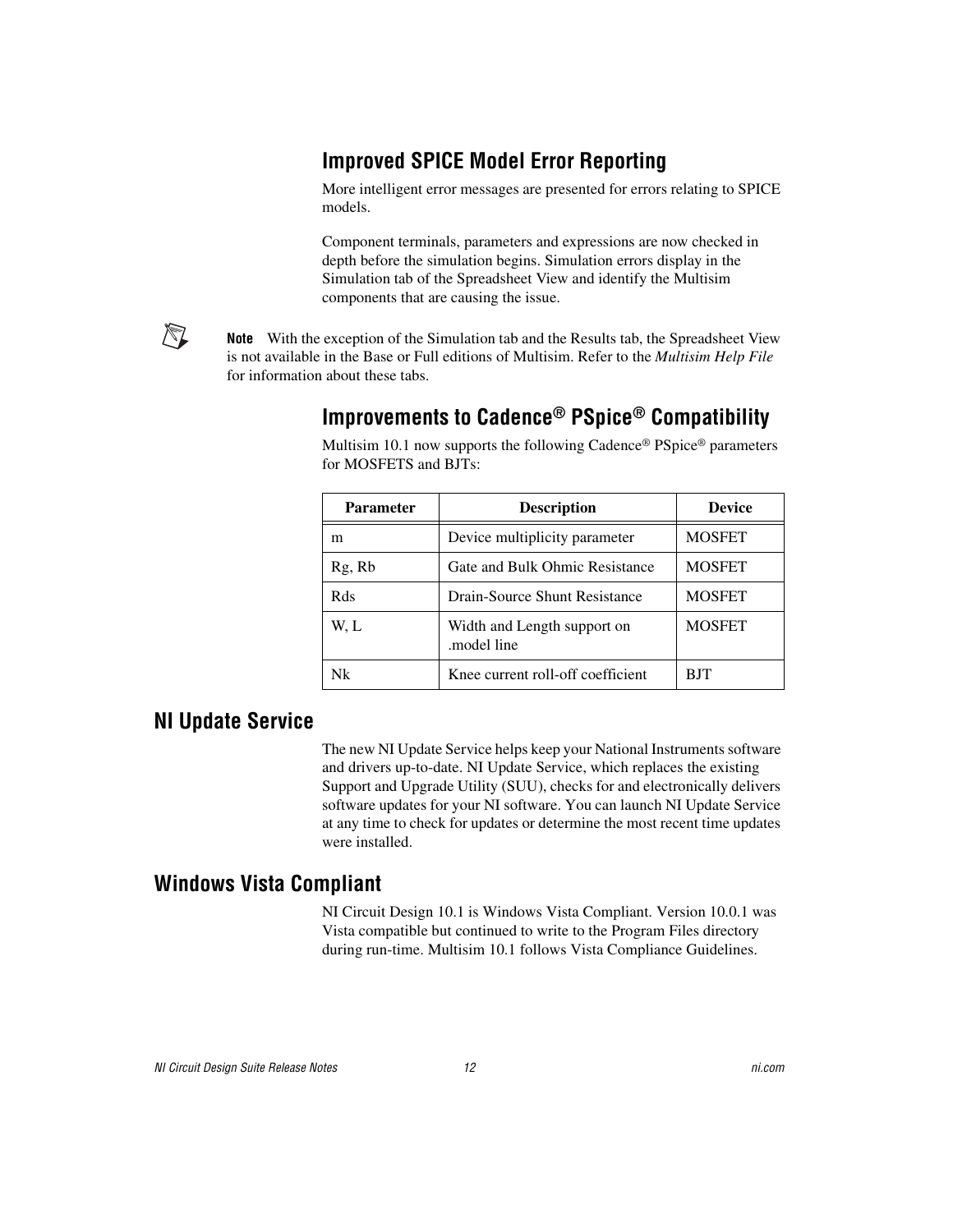#### <span id="page-12-0"></span>**Better Storage of User Fields from the Master Database**

User fields associated with components stored in the Master database are now stored separately. You will see no visible impact when editing and working with user fields in Multisim. This will, however, help to preserve data as you migrate from version to version. This is also required for Vista compliance.

#### <span id="page-12-1"></span>**Support of TDMS Data Files**

Multisim now supports TDMS files. TDM voltage and current sources can reference TDM streaming data files and the Multisim Grapher can export TDMS data.

### <span id="page-12-2"></span>**Files are Compatible with NI Circuit Design Suite 10.0.***x*

Files from NI Circuit Design Suite 10.0.*x* and 10.1 are backward and forward compatible. File extensions remain the same; files saved with either version will open in both versions.

## <span id="page-12-3"></span>**New Font Rendering in NI Ultiboard**

Fonts placed on layers on the board in Ultiboard are now drawn using anti-grain geometry. This provides faster font rendering and better anti-aliasing.

## <span id="page-12-4"></span>**Localization**

NI Circuit Design Suite 10.1 is localized for English, German, and Japanese. The system locale setting determines the default language used by the software.

To change the default language the software uses, select **Options»Global Preferences**, click on the **General** tab, select the desired locale from the **Language** combination box, and restart the application.

The following items are not localized, and remain in English:

- LabVIEW instruments
- NI ELVIS instruments
- Layer names in both NI Ultiboard and the NI Multisim Spreadsheet View
- Agilent and Tektronix simulated instruments
- Sample files
- MCU functionality: source file names, code/comments within source files, and compiler/linker messages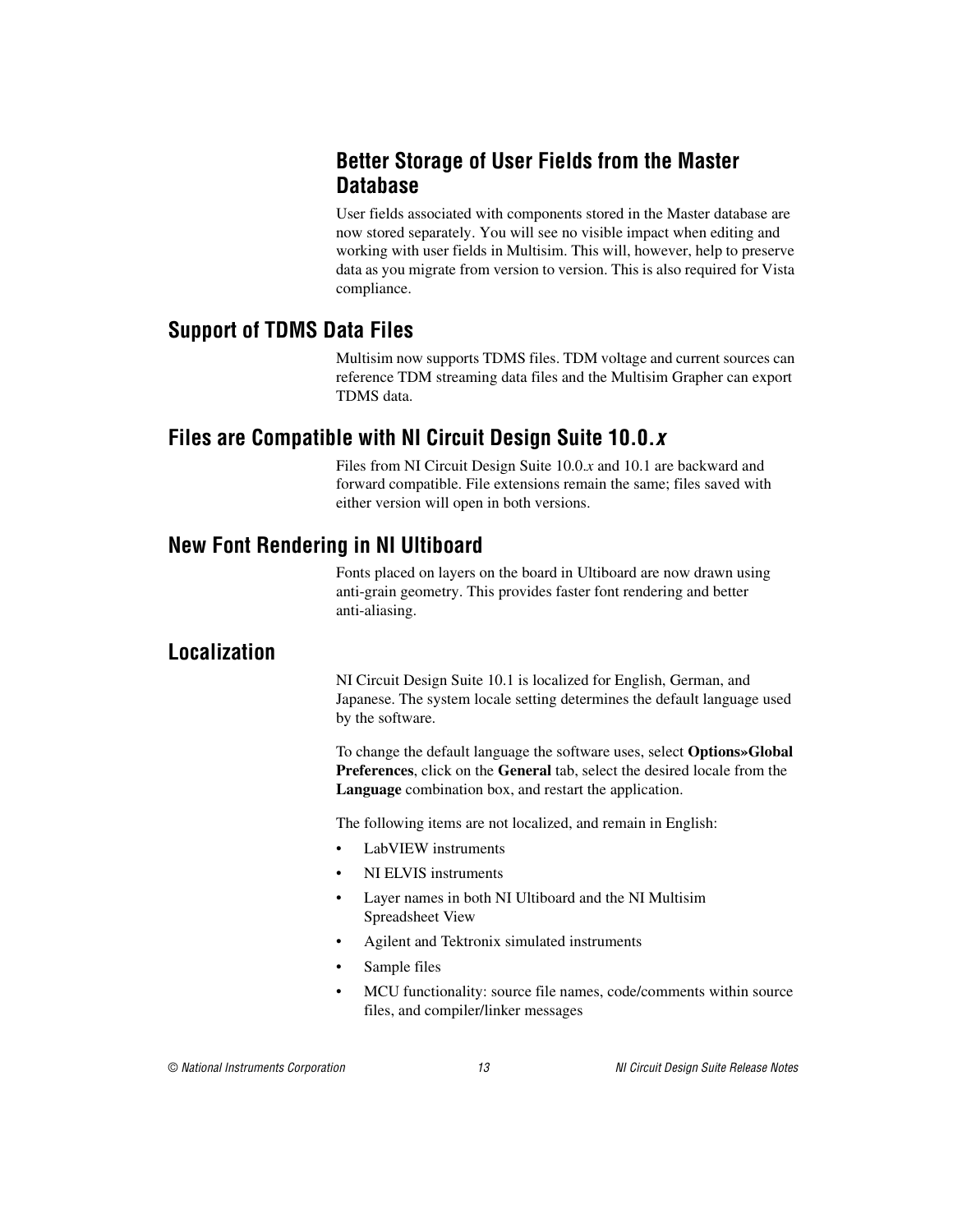The following documentation is available in English, German, and Japanese:

- Release Notes
- Getting Started with NI Circuit Design Suite

User manuals and help files are not localized, and remain in English.

## <span id="page-13-0"></span>**Product Tier Details**

The following lists the schematic capture functionality available in Multisim Base, Full, and Power Pro editions:

| <b>Functionality</b>                   | <b>Base</b> | Full        | <b>Power Pro</b> |
|----------------------------------------|-------------|-------------|------------------|
| Customizable GUI                       | X           | X           | X                |
| Modeless part placement<br>and wiring  | X           | X           | X                |
| Fast retrieval parts bins              | X           | X           | X                |
| User defined fields                    | X           | X           | X                |
| Advanced symbol editor                 | X           | X           | X                |
| Auto and manual wiring                 | X           | X           | X                |
| Virtual wiring by<br>node name         | $\mathbf X$ | $\mathbf X$ | X                |
| Fast auto-connect passives             | X           | X           | X                |
| Rubber banding on part<br>move         | X           | X           | X                |
| Replace multiple<br>components at once | X           | X           | X                |
| <b>Bus-Vector connect</b>              | X           | X           | $\mathbf X$      |
| Project manager                        | X           | X           | X                |
| Hierarchical design                    | $\mathbf X$ | $\mathbf X$ | $\mathbf X$      |
| Multisheet design                      | X           | X           | X                |
| Circuit annotations                    | X           | X           | X                |
| Comments on schematic                  | X           | X           | X                |
| Electrical rules check                 | X           | X           | X                |
| Title block editor                     | X           | X           | X                |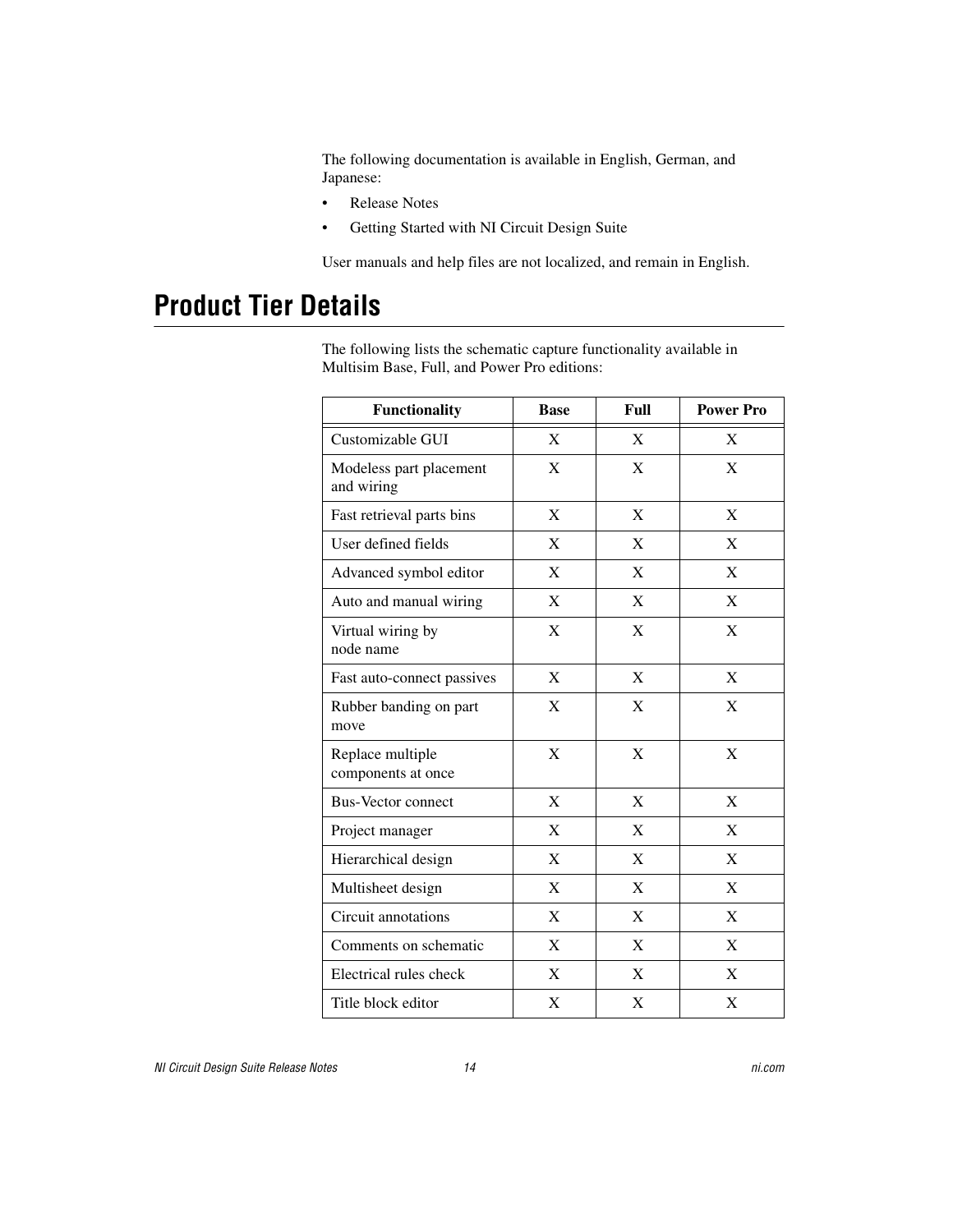| <b>Functionality</b>                   | <b>Base</b> | Full    | <b>Power Pro</b> |
|----------------------------------------|-------------|---------|------------------|
| Forward/Back annotation                | X           | X       | X                |
| <b>Export to Mentor PADS</b><br>layout | X           | X       | X                |
| Advanced search                        | X           | X       | X                |
| Variant support                        |             |         | X                |
| Spreadsheet view                       |             |         | X                |
| Design constraints                     |             |         | X                |
| Zoom to selected part                  |             |         | X                |
| Pin and gate swap                      |             |         | X                |
| Customizable BOM                       |             |         | X                |
| Advanced reports                       |             |         | X                |
| Cross-probing with<br>Ultiboard        |             |         | X                |
| ERC scope setting                      |             |         | X                |
| Mark no-connect pins                   |             |         | X                |
| Database import/export                 |             |         | X                |
| Component database                     | Partial     | Partial | Complete         |

The following lists the simulation functionality available in Multisim Base, Full, and Power Pro editions:

| <b>Functionality</b>                  | Base | Full | <b>Power Pro</b> |
|---------------------------------------|------|------|------------------|
| Interactive simulator                 | X    | X    | X                |
| Fully mixed-mode<br>A/D simulation    | X    | X    | X                |
| <b>Standard SPICE</b><br>3X5/XSPICE   | X    | X    | X                |
| Enhanced model support                | X    | X    | X                |
| Cadence® PSpice® model<br>simulation* | X    | X    | X                |
| Speed/Accuracy tradeoffs              | X    | X    | X                |
| Simulation Advisor                    | X    | X    | X                |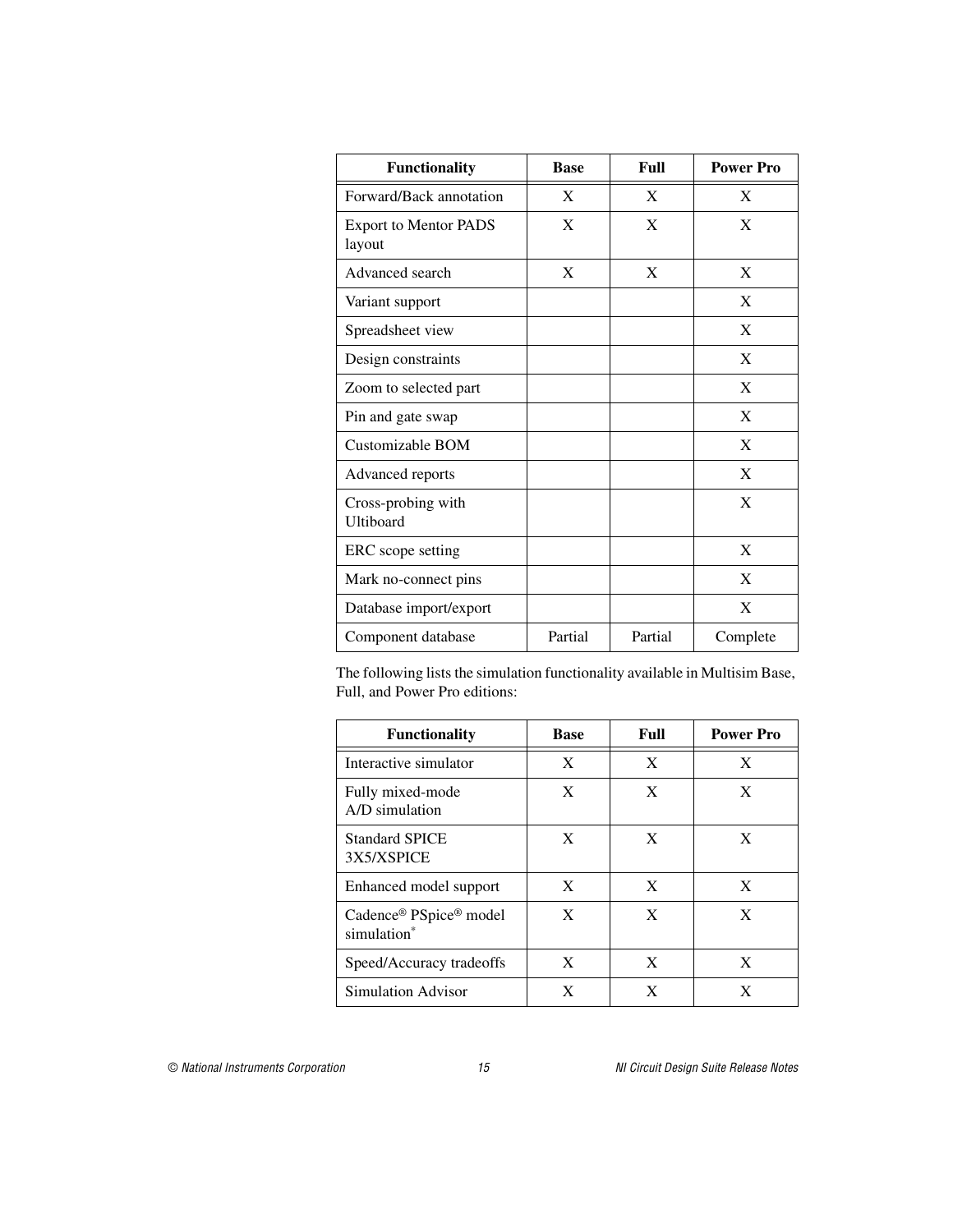| Functionality                                | <b>Base</b>    | Full | <b>Power Pro</b> |
|----------------------------------------------|----------------|------|------------------|
| Convergence Assistant                        | X              | X    | X                |
| Virtual, interactive,<br>animated parts      | X              | X    | X                |
| Mouse click support for<br>interactive parts | X              | X    | X                |
| <b>Measurement Probes</b>                    | X              | X    | X                |
| Component Wizard                             | X              | X    | X                |
| NI measurement data file<br>sources          | X              | X    | X                |
| NI measurement data file<br>export           | X              | X    | X                |
| NI LabVIEW VIs as<br>instruments and sources |                | X    | X                |
| <b>Simulation Profiles</b>                   |                | X    | X                |
| Postprocessor                                |                | X    | X                |
| Expressions in analyses                      |                | X    | X                |
| Add traces to Grapher post<br>analyses       |                | X    | X                |
| Rated components                             |                | X    | X                |
| Insert faults into<br>components             |                | X    | X                |
| Op-Amp Wizard                                |                |      | X                |
| 555 Timer Wizard                             |                |      | X                |
| <b>Filter Wizard</b>                         |                |      | X                |
| CE Amplifier Wizard                          |                |      | X                |
| Model makers                                 |                |      | X                |
| Switch mode power supply<br>generics         |                |      | X                |
| RF Design Module                             |                |      | X                |
| Nested sweeps                                |                |      | X                |
| C-Code modeling                              |                |      | $\mathbf X$      |
| Virtual Instruments                          | $\overline{4}$ | 15   | 22               |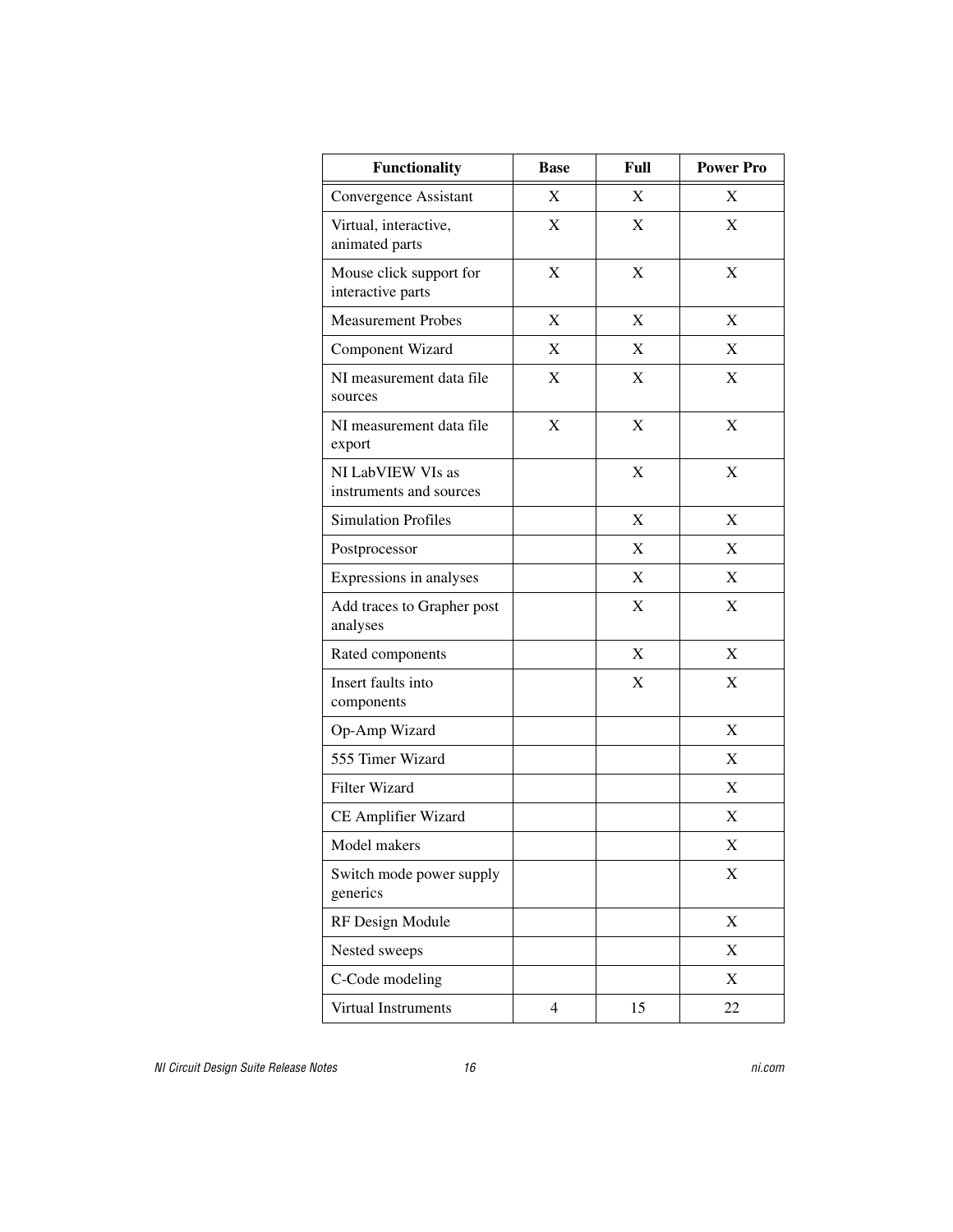| <b>Functionality</b>                           | <b>Base</b> | Full | <b>Power Pro</b> |
|------------------------------------------------|-------------|------|------------------|
| Analyses                                       |             | 15   | 19               |
| Simulated Agilent<br>instruments               |             |      |                  |
| Simulated Tektronix<br>instrument              |             |      |                  |
| <b>Multisim MCU</b>                            |             | X    | X                |
| Multisim Automation API                        |             |      | X                |
| * Does not support all Cadence® PSpice® syntax |             |      |                  |

The following lists the layout functionality available in Ultiboard Full and Power Pro editions:

| <b>Functionality</b>                     | Full | <b>Power Pro</b> |
|------------------------------------------|------|------------------|
| Gridless Follow-me placement             | X    | X                |
| Push and Shove part placement            | X    | X                |
| Push and Shove trace placement           | X    | X                |
| Real-time & from copper ratsnest         | X    | X                |
| Auto-alignment                           | X    | X                |
| Real-time polygon update<br>with voiding | X    | X                |
| Keep-in/Keep-out areas                   | X    | X                |
| Forward/Backward annotation              | X    | X                |
| Real-time DRC                            | X    | X                |
| Jump to Error                            | X    | X                |
| 64 layers and 1 nanometer resolution     | X    | X                |
| Polar Grids                              | X    | X                |
| Customizable layer viewing               | X    | X                |
| Split power-planes                       | X    | X                |
| Comprehensive Footprint Wizard           | X    | X                |
| Enhanced 3D visualization with print     | X    | X                |
| Full screen mode                         | X    | X                |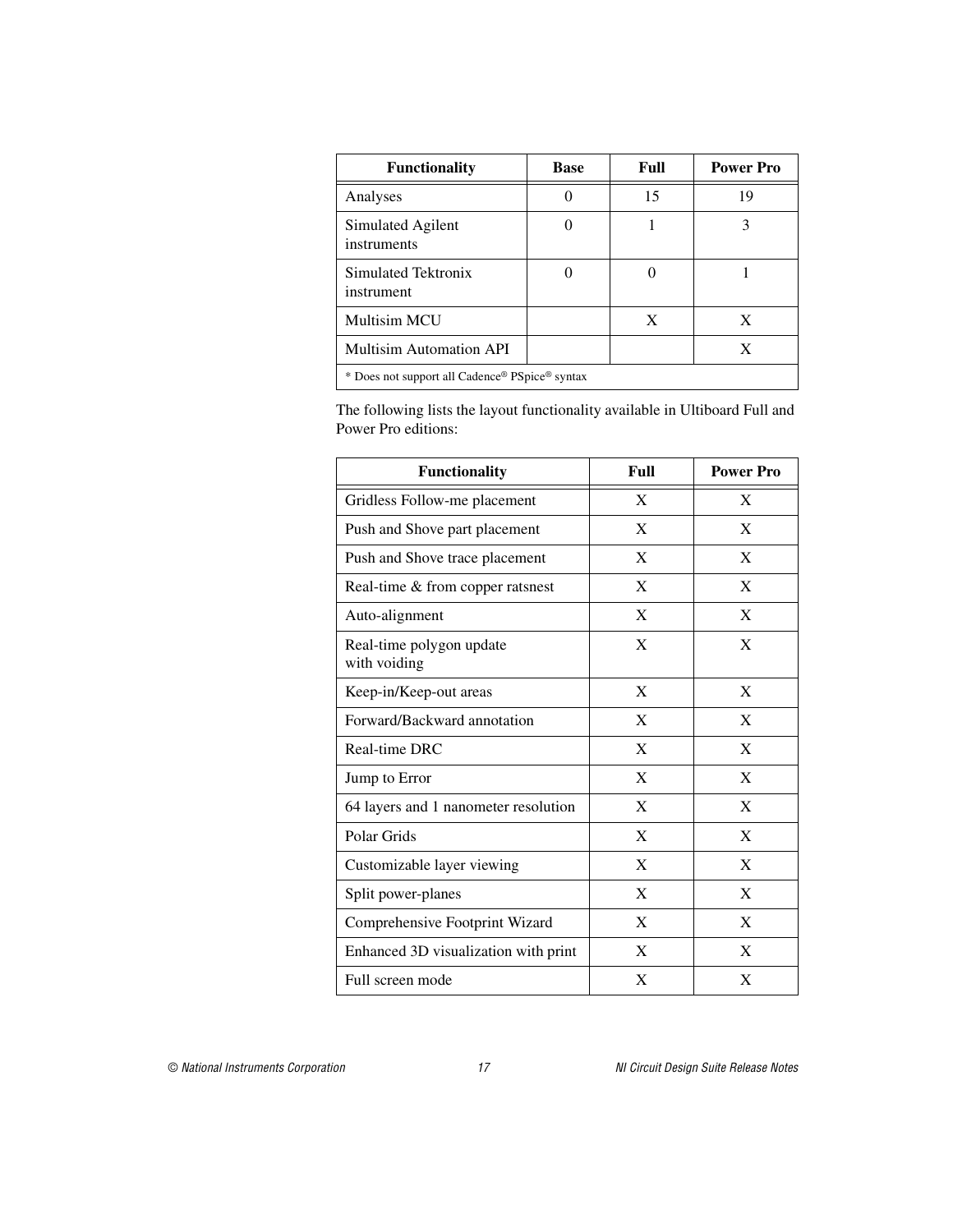| <b>Functionality</b>                     | Full | <b>Power Pro</b>          |
|------------------------------------------|------|---------------------------|
| Gerber, DXF, IPC-D-356A,<br>SVG output   | X    | X                         |
| Dimensions on PCB and Landpatterns       | X    | X                         |
| Dimensions in Database Manager           | X    | X                         |
| User annotations                         | X    | X                         |
| Net bridges                              | X    | X                         |
| 3D visualization inside circuit board    |      | X                         |
| Turn off ratsnest for selected nets      |      | X                         |
| Load and save technology files           |      | X                         |
| Cross-probing with Multisim              |      | $\mathbf X$               |
| Variant Support                          |      | X                         |
| <b>Component Placement Sequencer</b>     |      | X                         |
| Place components in array                |      | X                         |
| Unplace all components                   |      | X                         |
| Ruler bar alignments and<br>measurements |      | X                         |
| Save PCB Design as a component           |      | X                         |
| Permanent grouping                       |      | X                         |
| Pin & gate swapping                      |      | X                         |
| <b>Gridless Connection Machine</b>       |      | X                         |
| High-speed constraint driven layout      |      | X                         |
| Multiple clearances                      |      | X                         |
| Net topology choices                     |      | X                         |
| Equispace trace support                  |      | X                         |
| Differential Impedance Calculator        |      | X                         |
| <b>Transmission Line Calculator</b>      |      | X                         |
| Microvias                                |      | X                         |
| Test point insertion                     |      | X                         |
| Automatic tear-dropping                  |      | $\boldsymbol{\mathrm{X}}$ |
| Pin necked trace support                 |      | X                         |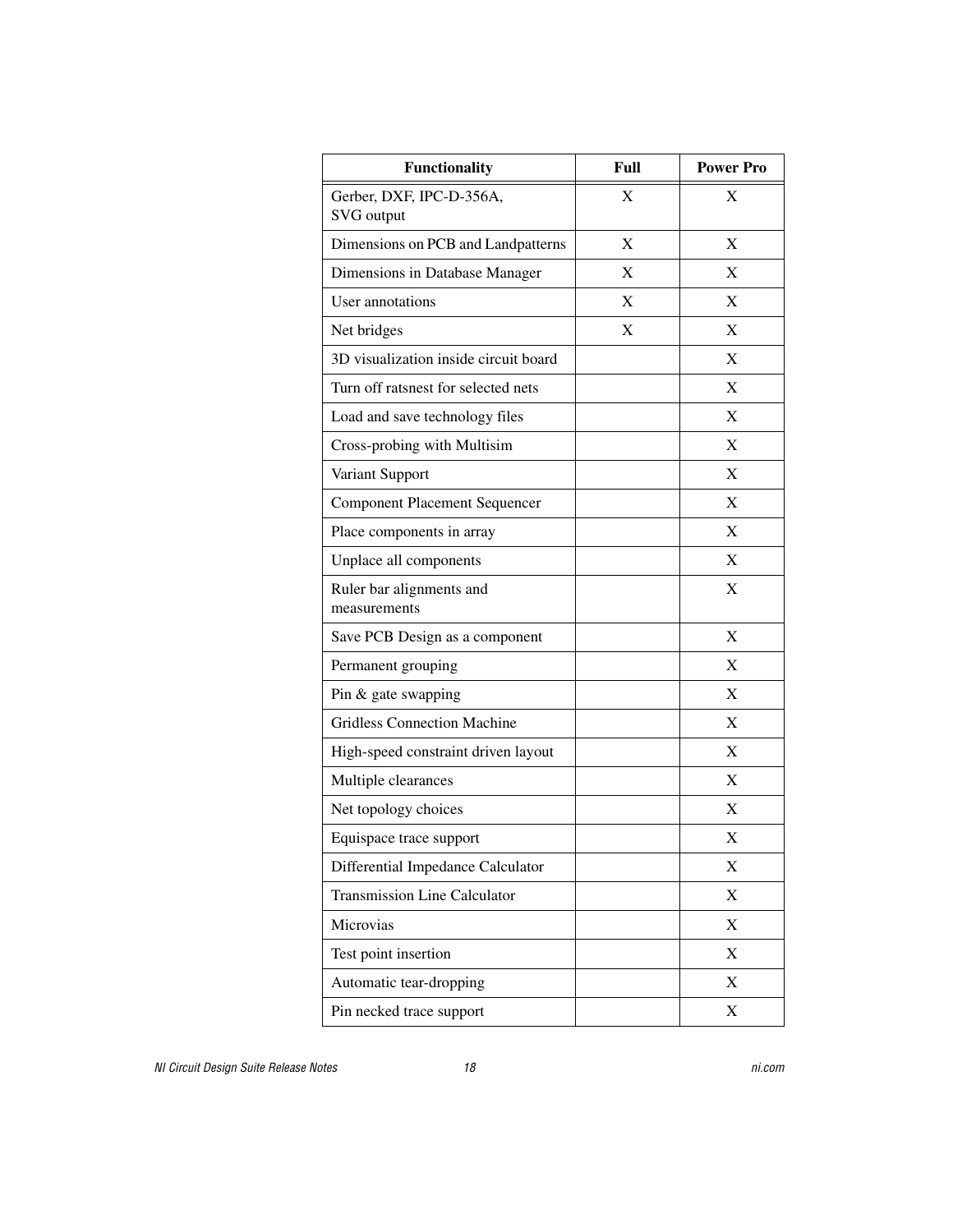| <b>Functionality</b>                      | Full    | <b>Power Pro</b> |
|-------------------------------------------|---------|------------------|
| Automatic jumper insertion                |         | X                |
| Copy Route & Replica Place<br>functions   |         | X                |
| In-place footprint editor                 |         | X                |
| Mechanical CAD                            |         | X                |
| Export 3D info in 3D IGES,<br>DXF formats |         | X                |
| Copper amount report                      |         | X                |
| Test point report                         |         | X                |
| Number of pins supported                  | 1,400   | Unlimited        |
| Spreadsheet view                          | Limited | Complete         |

The following lists the autorouting functionality available in Ultiboard Full and Power Pro editions:

| <b>Functionality</b>                              | Full | <b>Power Pro</b> |
|---------------------------------------------------|------|------------------|
| Autoplacement                                     | X    | X                |
| Pin & gate swapping                               | X    | X                |
| Fully customizable cost factors                   | X    | X                |
| Progressive Routing                               | X    | X                |
| Interactive autorouting                           | X    | X                |
| Constraint driven routing                         | X    | X                |
| Follows keep-in/keep-out criteria                 | X    | X                |
| Manual pre-placement: components,<br>vias, traces | X    | X                |
| Auto Block Capacitor recognition                  | X    | X                |
| SMD mirroring                                     | X    | X                |
| Net shielding                                     | X    | X                |
| Automatic testpoint insertion                     | X    | X                |
| Trace rubberbanding                               | X    | X                |
| Topology: shortest, daisy chain, star             |      | X                |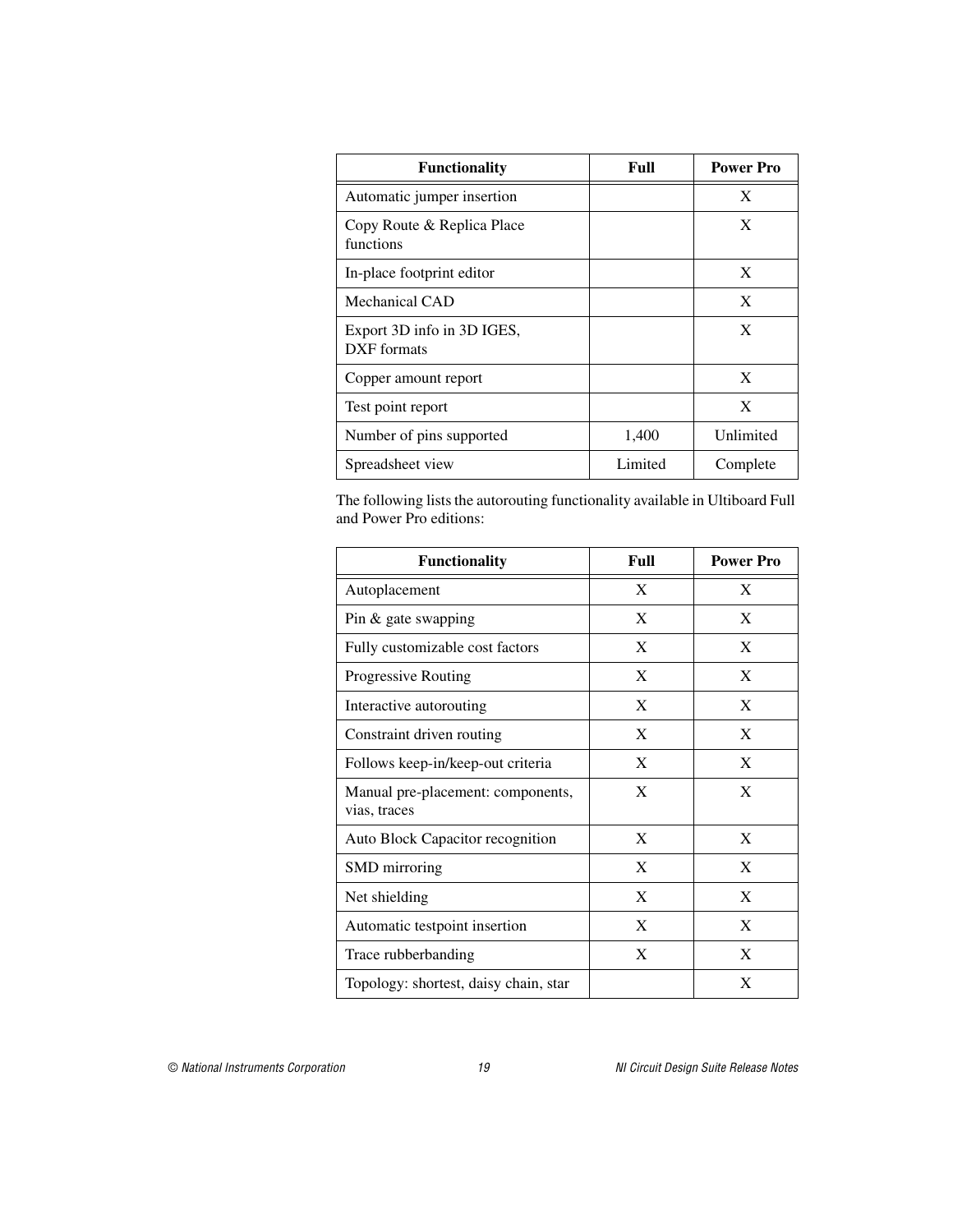| <b>Functionality</b>      | Full  | <b>Power Pro</b> |
|---------------------------|-------|------------------|
| Prioritize routing order  |       | X                |
| Route an individual net   |       | X                |
| Automatic bus routing     |       | X                |
| Differential Pair routing |       | X                |
| Group autoplace           |       | X                |
| Group autoroute           |       | X                |
| Optimization              |       | X                |
| Pin number limit          | 1,400 | Unlimited        |
| Maximum number of layers  |       | 64               |

## <span id="page-19-0"></span>**Documentation**

NI Circuit Design Suite 10.1 includes a complete documentation set featuring printed and electronic resources for your reference.

The following printed and electronic resources are available:

- *Getting Started with NI Circuit Design Suite Manual*
- *NI Circuit Design Suite Release Notes*

The following electronic resources are available in PDF files:

- *Multisim User Manual*
- *Ultiboard User Manual*



**Note** Because the NI Multisim MCU Module functionality is now included with NI Multisim, the *Multisim MCU Module User Guide* has been discontinued. Refer to the *Multisim User Manual* for information about Multisim MCU. The *Multisim Component Reference Guide* has been discontinued. Refer to the *Component Reference Help File* for information about components.

> To access the User Manuals, select **Start»All Programs»National Instruments»Circuit Design Suite 10.1»Documentation** and then select the file of interest.

The following online help files are available from the installed software Help menu and from the Start Menu:

- *Multisim Professional Edition Help File*
- *Ultiboard Help File*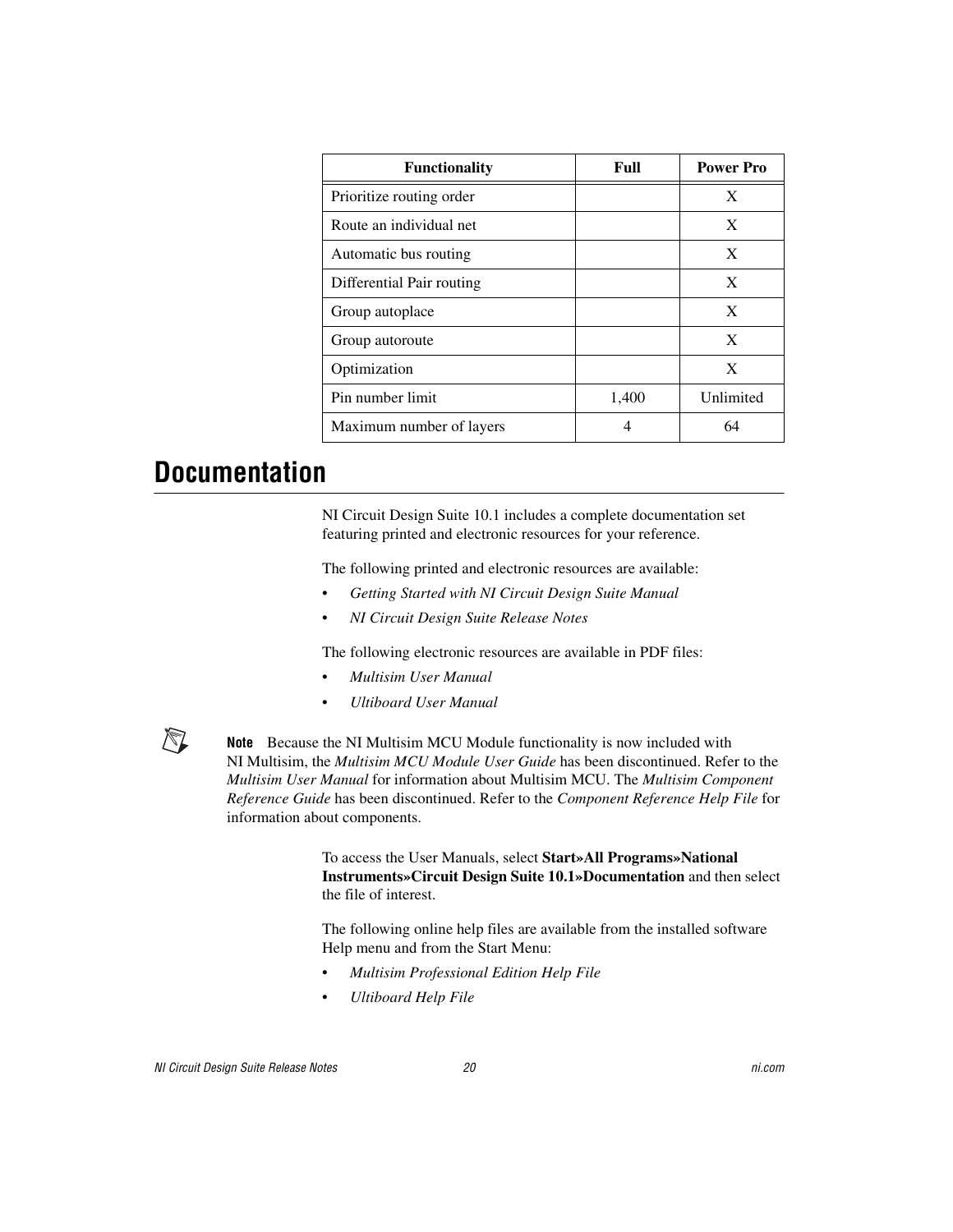To access the Help Files, from the **Start** menu, select **Start» All Programs»National Instruments»Circuit Design Suite 10.1» Documentation** and then select the file of interest.

The following online help files are available from the installed software Help menu:

- *Component Reference Professional Edition Help File*
- *Multisim Symbol Editor Help File* (access from the Symbol Editor)
- *Multisim Title Block Editor Help File* (access from the Title Block Editor)